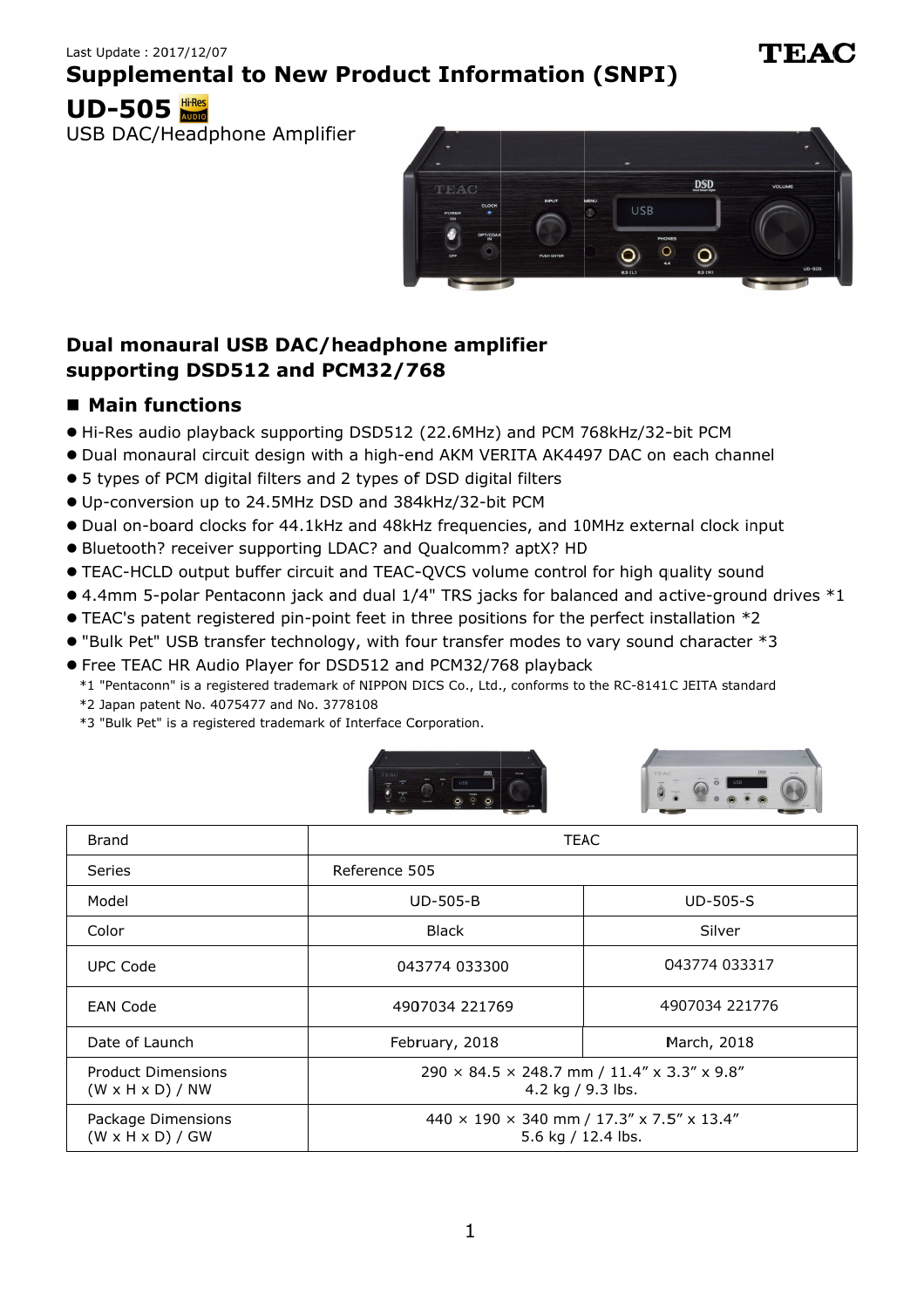### Last Update:2017/12/07 **Supplemental to New Product Information (SNPI)**

## **Product overview**

The UD-505 is a flagship dual monaural USB DAC with an integrated fully-balanced headphone amplifier, that fuses high-end audio design concepts and TEAC's decades of audio design experience, in an A4-sized footprint.

Like its predecessor models, the UD-501 and UD-503, it employs a dual monaural circuit design to process audio signals with even greater purity, with the latest VERITA AK4497 DAC chip used on each of the two channels. This improves the S/N (signal to noise) ratio by processing each channel individually in monaural mode, as well as delivering DSD512 (22.5MHz) native and 768kHz/32-bit PCM playback capabilities.

The analogue section, which is one of the keys to sound quality, includes four TEAC-HCLD buffer amp circuits process different drive modes, – fully-balanced drive for balanced output, and parallel drive mode for unbalance output, – to achieve enhanced acoustic expressive.

The headphone section is remarkable. A totally new 4.4mm headphone jack, called Pentaconn, is employed, allowing balanced and active ground connections within a single jack, while conventional 1/4" phone jacks are also provided. In addition to a wide range of digital and analogue inputs, a Bluetooth<sup>®</sup> receiver supporting LDAC<sup>™</sup> and Qualcomm<sup>®</sup> aptX HD<sup>™</sup> allows you to enjoy high-quality wireless audio streaming from your smartphone on this flagship USB DAC.

The UD-505 is a compact and high-spec USB DAC and headphone amplifier that supports today's high sampling rate Hi-Res formats.

## **For the ultimate digital-to-analogue performance**

### **● High-performance VERITA AK4497 DACs supporting DSD512 and PCM32/768**

The UD-505 employs the latest VERITA AK4497 (developed by Asahi Kasei Microdevices) on each of the left and right channels. It is a highly-regarded high-end audio DAC, and supports DSD512 (22.5MHz) and 768kHz/32-bit PCM formats, achieving industry-leading ultra low distortion levels. OSRD (Over-sampling Ratio Doubler) technology, meanwhile, significantly reduces out-of-band noise. As a result, the UD-505 has the refinement necessary to make the most of Hi-Res formats, successfully processing information that lies outside the audible range.

\* The AK4497 is the flagship product of the Asahi Kasei Microdevices Audio4pro™ family, which has been developed for professional audio equipment and high-end digital audio.



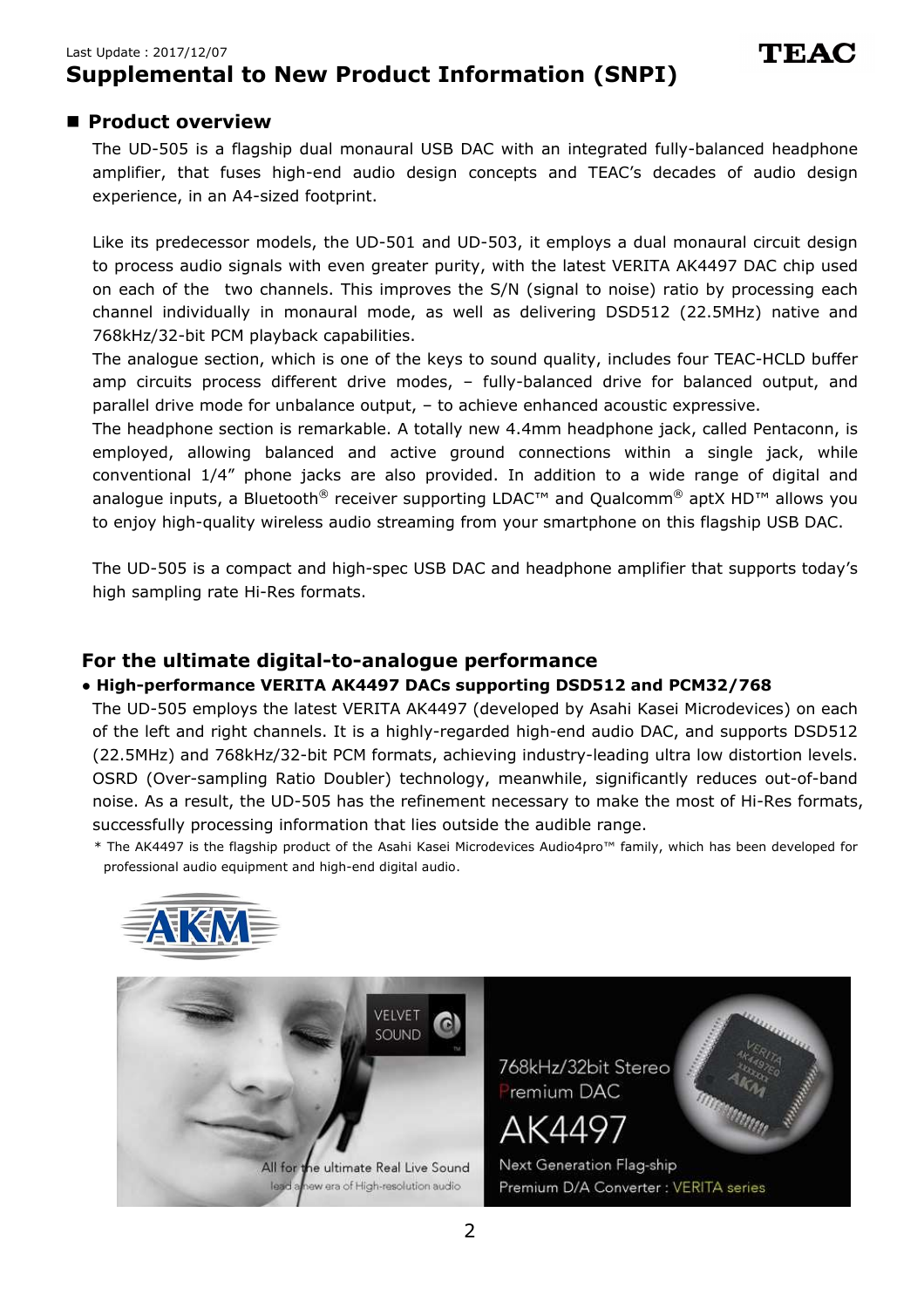## Last Update : 2017/12/07 **Supplemental to New Product Information (SNPI) Supplemental to New**

### **● Dual monaural circuit design and ● circuit design fully fully-balance**

A dual mon aural transformers), to the D/A converters in the digital section and the analogue output stage. From A dual monaural circuit configuration is used throughout, from the power supply (including p<br>transformers), to the D/A converters in the digital section and the analogue output stage.<br>the high-performance VERITA AK4497 transformers, each element is configured for single channel processing. This prevents mutual interference effects while reproducing a rich acoustic expressiveness. A dual monaural circuit configuration is used throughout, from the power supply (including pow<br>transformers), to the D/A converters in the digital section and the analogue output stage. Fre<br>the high-performance VERITA AK44 **and fully-balanced design**<br> **and fully-balanced design**<br> **and function is used throughout, from the power supply (including power<br>
ters in the digital section and the analogue output stage. From<br>
AK4497 D/A converters to** 

In addition, the analogue audio signals of both the left and right channels are balanced mode soon after the D/A converters all the way to the output terminal, contributing to an improved S/N ratio and extended dynamic range. This allows the fantastic sense of air that Hi-Res formats possess to be processed and conve yed without any losses. transformers, each element is configured for single channel processing. This prevents mutual<br>interference effects while reproducing a rich acoustic expressiveness.<br>In addition, the analogue audio signals of both the left a In addition, the analogue audio signals of both the left and right channels are processed ir<br>balanced mode soon after the D/A converters all the way to the output terminal, contributing t<br>improved S/N ratio and extended dy core power<br>ents mutual<br>essed in full<br>buting to an<br>that Hi-Res<br>(24/96 Hi-

### **● High ● High-quality wireless audio streaming via Bluetooth quality audio streaming Bluetooth ®**

In addition to conventional SBC and AAC codecs, the UD-505 also supports LDAC™ (24/96 Hi Res audio transmission), and Qualcomm Res audio transmission), and Qualcomm® aptX™ HD, a codec that uses 24/48 for<br>transmission. These allow you to playback playlists on your smartphone and tablet wirelessly. In addition to conventional SBC and AAC codecs, the UD-505 also supports LDAC™ (24/96<br>Res audio transmission), and Qualcomm® aptX™ HD, a codec that uses 24/48 for<br>transmission. These allow you to playback playlists on you audio transmission), and Qualcomm® aptX™ HD, a codec that uses 24/48 format balanced mode soon after the D/A converters all the way to the output terminal, contributing to<br>improved S/N ratio and extended dynamic range. This allows the fantastic sense of air that Hi-I<br>formats possess to be process







### **•** Dual on-board clocks for 44.1k and 48kHz, and external clock input

Instead of referencing to an unstable and noisy PC clock during USB audio playback, a more accurate and on low phase-noise, audio-grade crystal oscillator for USB asynchronous transfer low phase-noise, audio-grade crystal oscillator for USB asynchronous transfer<br>mode. The UD-505 accommodates two on-board clocks exclusively for 44.1kHz<br>and 48kHz sampling frequencies and applies the appropriate one to inco and 48kHz sampling frequencies and applies the appropriate one to incoming digital signals – those that are multiples of 44.1k or 48k sound to the original by eliminating jitter effects on the audio signal. Instead of referencing to an unstable and noisy PC clock during USB audio<br>playback, a more accurate and on-board clock is generated by a high-precision,<br>low phase-noise, audio-grade crystal oscillator for USB asynchronous mode. The UD-505 accommodates two on-board clocks exclusively for 44.1kHz<br>and 48kHz sampling frequencies and applies the appropriate one to incoming<br>digital signals – those that are multiples of 44.1k or 48k – to reproduce A dual om-board configuration is used throughout, from the power supply (including power<br>transformers), to the D/A converters in the digital section and the analogue output stage. From<br>transformers, each element is configu **tal to New Product Information (SNPI)**<br> **ral circuit design and fully-balanced design**<br>
al circuit configuration is used throughout, from the power sto the D/A converters in the digital section and the analog<br>
mance VERIT low phase-noise, audio-grade crystal oscillator for USB asynchronous transfer mode. The UD-505 accommodates two on-board clocks exclusively for 44.1kHz and 48kHz sampling frequencies and applies the appropriate one to inco and 48kHz sampling frequencies and applies the appropriate one to incoming<br>digital signals – those that are multiples of 44.1k or 48k – to reproduce identical<br>sound to the original by eliminating jitter effects on the audi COMM<sup>®</sup> aptX<sup>TM</sup> HD, a codec that uses 24/48<br>ack playlists on your smartphone and tablet wireles<br>**COMM**<br>**aptX<sup>T</sup>HD<br>d 48kHz, and external clock input**<br>and noisy PC clock during USB audio<br>d clock is generated by a high-prec **ico New Product Information (SNPI)**<br>
circuit configuration is used throughout, from the power supply (including power<br>
exce VERTA AK4497 D/A converters in the analogue output stage. From<br>
ce VERTA AK4497 D/A converters to **pplemential to New Product Information (SNPI)**<br> **ual monaural circuit design and fully-balanced design<br>
monaural circuit configuration is used throughout, from the power supply (including power<br>
high-performance, VERTA AK** referencing to an unstable and noisy PC clock during USB audio<br>more accurate and on-board clock is generated by a high-precision,<br>noise, audio-grade crystal oscillator for USB asynchronous transfer<br>UD-505 accommodates two converters to the massive toroidal-core power<br>
sistic expressivenessing. This prevents mutual<br>
sistic expressiveness.<br>
the left and right channels are processed in full<br>
the way to the output terminal, contributing to an<br>



In addition, an external 10MHz clock input is also provided, to synchronise with an ev precision master clock generator, such as the TEAC CG CG-10M, for yet further upgraded audio playback with excellent sound quality. even higher-

### **● Up ● Up-conversion up to 384kHz/32 conversion 384kHz/32-bit PCM and 24.5MHz DSD bit and 24.5MHz DSD bit DSDbit PCM**

Employing RDOT-NEO (Refined Digital Output Technology NEO), a fluency algorithm that renders Employing RDOT-NEO (Refined Digital Output Technology NEO), a fluency algorithm that renders<br>digital audio signals smoothly, the UD-505 up-converts PCM digital signals up to 384kHz/32-bit PCM and 24.5MHz DSD. With the up-conversion function activated, you will hear an improvement in quality, even with music that you are familiar with.

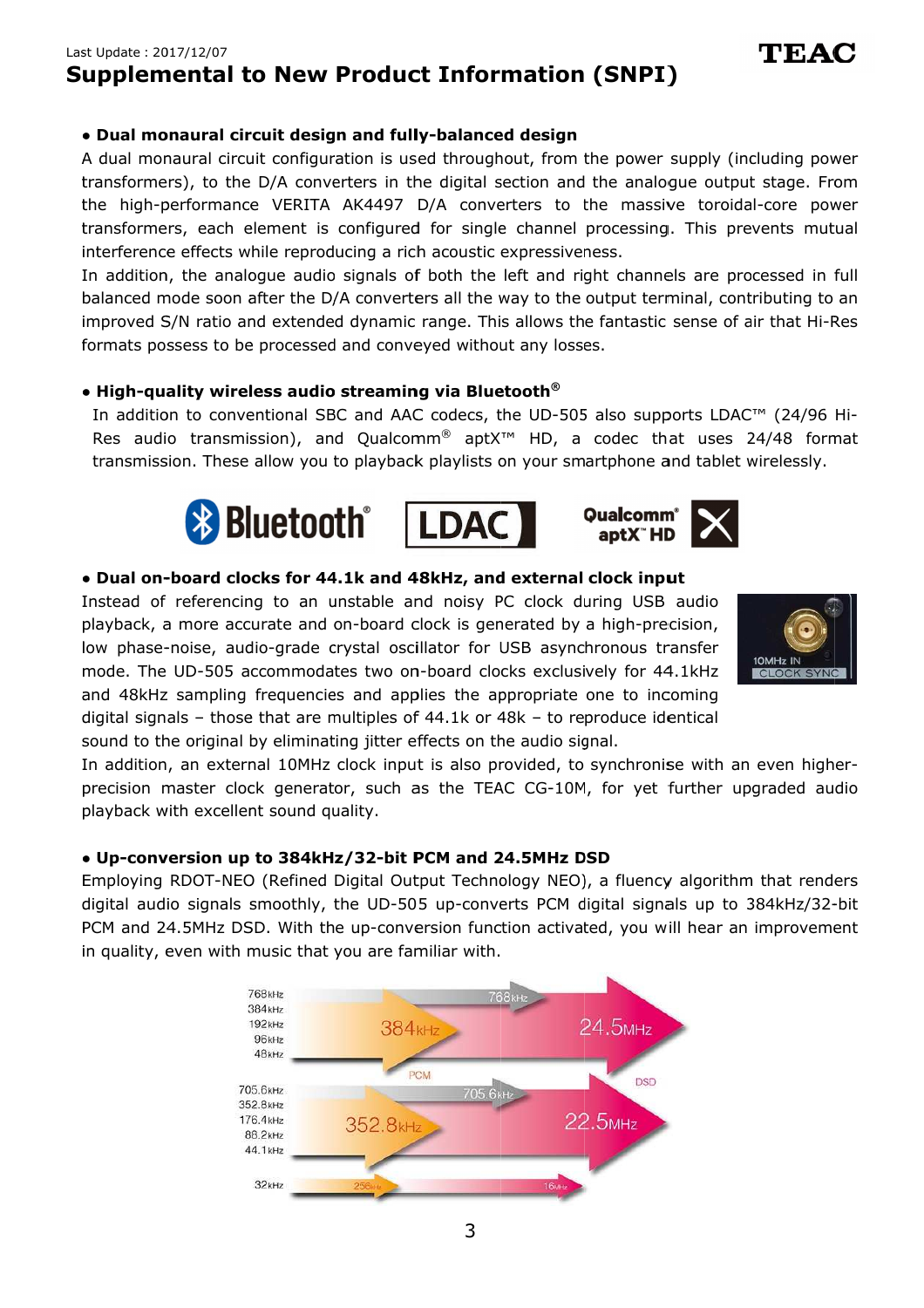# **Supplemental to New Product Information (SNPI) Supplemental to**

### **● ● "Bulk Pet" USB transfer technology for enhanced audio quality enhanced USB transfer enhanced audio**

When transferring large volumes of digital data for Hi When transferring large volumes of digital data for Hi-Res audio sources through USB cables us<br>conventional isochronous transfer mode, large variations can occur in the processing loads of sending computer and the receiving USB DAC. This can cause sound to drop out and other problems to occur. When transferring large volumes of digital data for Hi<br>conventional isochronous transfer mode, large variat<br>sending computer and the receiving USB DAC. Th<br>problems to occur.<br>However, with our new USB transmission technolog onal isochronous transfer mode, large variations can occur in the processing loads of the computer and the receiving USB DAC. This can cause sound to drop out and other to occur.<br>to occur.<br>with our new USB transmission tec

is transmitted constantly, levelling out the processing burden on both devices and contributing to stable data transmission. Changing the sending computer and the receiving USB DAC. This can cause sound to<br>problems to occur.<br>However, with our new USB transmission technology – dubbed "Bulk Pet" - is<br>is transmitted constantly, levelling out the processing burd – dubbed "Bulk Pet" - a fixed amount of data ed constantly, levelling out the processing burden on both devices and contributing to<br>transmission. Changing the<br>burden on the computer directly affects audio quality so users can select the setting

processing burden on the computer directly affects audio quality so users can select the setting they prefer (from four transmission modes). ssing burden on both devices and<br>ects audio quality so users can sel<br>on.<br>fface Corporation website.<br>ers and another five types of PCM<br>s the file format or type of music y

\*"Bulk Pet" is a registered trademark of Interface Corporation. For more information about "Bulk Pet," please visit the Interface Corporation website. https://www.itf.co.jp/prod/audio\_solution/bulk \*"Bulk Pet" is a registered trademark of Interface (<br>For more information about "Bulk Pet," please visit<br>https://www.itf.co.jp/prod/audio\_solution/bulk-pet more information about "Bulk Pet," please visit the Interface Corporation website.



TEA(

### **● More dig ● digital filters than previous model ital model ital filters**

On the UD UD-505, there are two types of DSD filters and another five types of PCM digital filters, allowing you to apply the filter that best matches the file format or type of music you're listening to. The filter can be ch the different sonic nuances of each filter. On the UD-505, there are two types of DSD filters and another five types of PCM digital f<br>allowing you to apply the filter that best matches the file format or type of music you're list<br>to. The filter can be changed at the JD-505, there are two types of DSD filters and another five types of PCM digital filters,<br>you to apply the filter that best matches the file format or type of music you're listening<br>lter can be changed at the touch of a bu ed constantly, levelling out the processing burden on both devices and contributing to<br>transmission. Changing the<br>pourden on the computer directly affects audio quality so users can select the setting<br>(from four transmissi

### PCM digital filters

- Sharp Roll Off: FIR filter with a steep roll-off that sharply cuts signals outside the audio band
- Slow Roll Off: FIR filter with a steep roll-off that sharply cuts signals outside the audio band<br>FIR filter with a slow roll-off that gently cuts signals outside the audio band
- Short Delay Sharp: Short delay filter with a steep roll-off that sharply cuts signals outside the audio band
- Short Delay Slow: Short delay filter with a slow roll-off that gently cuts signals outside the audio band filter with a steep roll-off that sharply cuts signals outside the audio band<br>filter with a slow roll-off that gently cuts signals outside the audio band<br>filter with low dispersion that cuts signals outside the audio band.
- Low Dispersion: Short delay filter with a slow roll-off that gently cuts signals outside the audio<br>Short delay filter with low dispersion that cuts signals outside the audio band.
- Off

\*When receiving signals at 352.8 kHz, 384 kHz or higher, the digital filter will be disabled during processing<br>regardless of the above setting. regardless of the above setting. l-off that sharply cuts signals outside the audio<br>off that gently cuts signals outside the audio<br>teep roll-off that sharply cuts signals outside th<br>low roll-off that gently cuts signals outside th<br>dispersion that cuts sign

### DSD digital filter

- Narrow: Cut-off frequency of 39kHz (at 2.8M), 78kHz (at 5.6M), 156kHz (at 11.2M) or 312kHz (at 22.5M) of 39kHz (at 5.6M), 156kHz (at 22.5M)
- Wide: Cut-off frequency of 39kHz (at 2.8M), 78kHz (at 5.6M), 156kHz (at 11.2M) or 312kHz (at 22.5M)<br>Cut-off frequency of 76kHz (at 2.8M), 152kHz (at 5.6M), 304kHz (at 11.2M) or 608kHz (at 22.5M)

### **● ● Isolated digital and analogue sections ue sections**

In order to suppress interference between the digital and analogue sections, the UD-505 employs In order to suppress interference between the digital and analogue sections, the UD-505 employs<br>an independent power supply and ground circuit, so eliminating cross-interference in the signal<br>path where digital and analogu path where digital and analogue sections connect. A digital isolator is employed at the input section to eliminate noise originating from any connected digital sources, including noise that is generated from the computer via USB, power line and the ground path. This isolation circuit also section to eliminate noise originating from any connected digital sources, including<br>generated from the computer via USB, power line and the ground path. This isolatio<br>makes a significant improvement in the signal-to-noise path where digital and analogue sections connect. A digital isolator is employed at the input<br>section to eliminate noise originating from any connected digital sources, including noise that is<br>generated from the computer v **• "Bulk Pet" USB transfer trechnology for enhanced audio quality quality consumptions isomorentions isomorentions between the consumptions of the consumption and the recording USB DAC. This can coust on order in problems to New Product Information (SNPI)**<br> **transfer technology for enhanced autio quality<br>
ararge volumes of digital data for Hi-Res audio sources the<br>
and the receiving USB DAC. This can accur in the parallelication<br>
and the r New Product Information (SNPI)**<br> **Serie technology for enhanced audio quality outline strategy distributed audio quality<br>
solutions of digital data for Hi-Res audio sources through USB cs<br>
be transfer mode, large variatio** pendent power supply and ground circuit, so eliminating cross-interference in the signal<br>nere digital and analogue sections connect. A digital isolator is employed at the input<br>to eliminate noise originating from any conne When transforming large voltimes of digital deach or Hi-Res audio sources through USB cables using<br>conventional isochromos transformed, large variations can occur in the processing loads of the<br>problems to occur.<br>The very between the digital and analogue sections, the UD-505 emplared ground circuit, so eliminating cross-interference in the sections connect. A digital isolator is employed at the is ting from any connected digital sources, in **upplemental to New Product Information (SNPI)**<br> **e-Sulk Pet" USB tensiste relation (select technology for animated audio sources through USB cables using<br>
Show the relation of the load of the sultan concern the through te upplemental to New Product Information (GNPI)**<br> **upplemental to New Product Information (GNPI)**<br>
When transferring large columns of riginal disable can these ands connect trength USB calibles, to the<br>connectional isotrom arge variations can occur in the processing loads of the<br>
Be DAC. This can cause sound to drop out and other<br>
technology – dubbed "Bulk Pet" – a fixed amount of data<br>
et processing burden on both devices and contributing t ross-interference in the signal<br>ator is employed at the input<br>ources, including noise that is<br>path. This isolation circuit also<br>as the final sound quality.<br>capacity toroidal-core power

### **● Dual high ● high-capacity toroidal capacity toroidal--core power transformers**

The dual monaural theme continues. Two over-sized high-capacity toroidal-core power<br>transformers are employed in the UD-505, supplying stable, individual current sources for each of the left and right channels. This means neither channel will be affected by changes in the power consumption of the other during digital processing.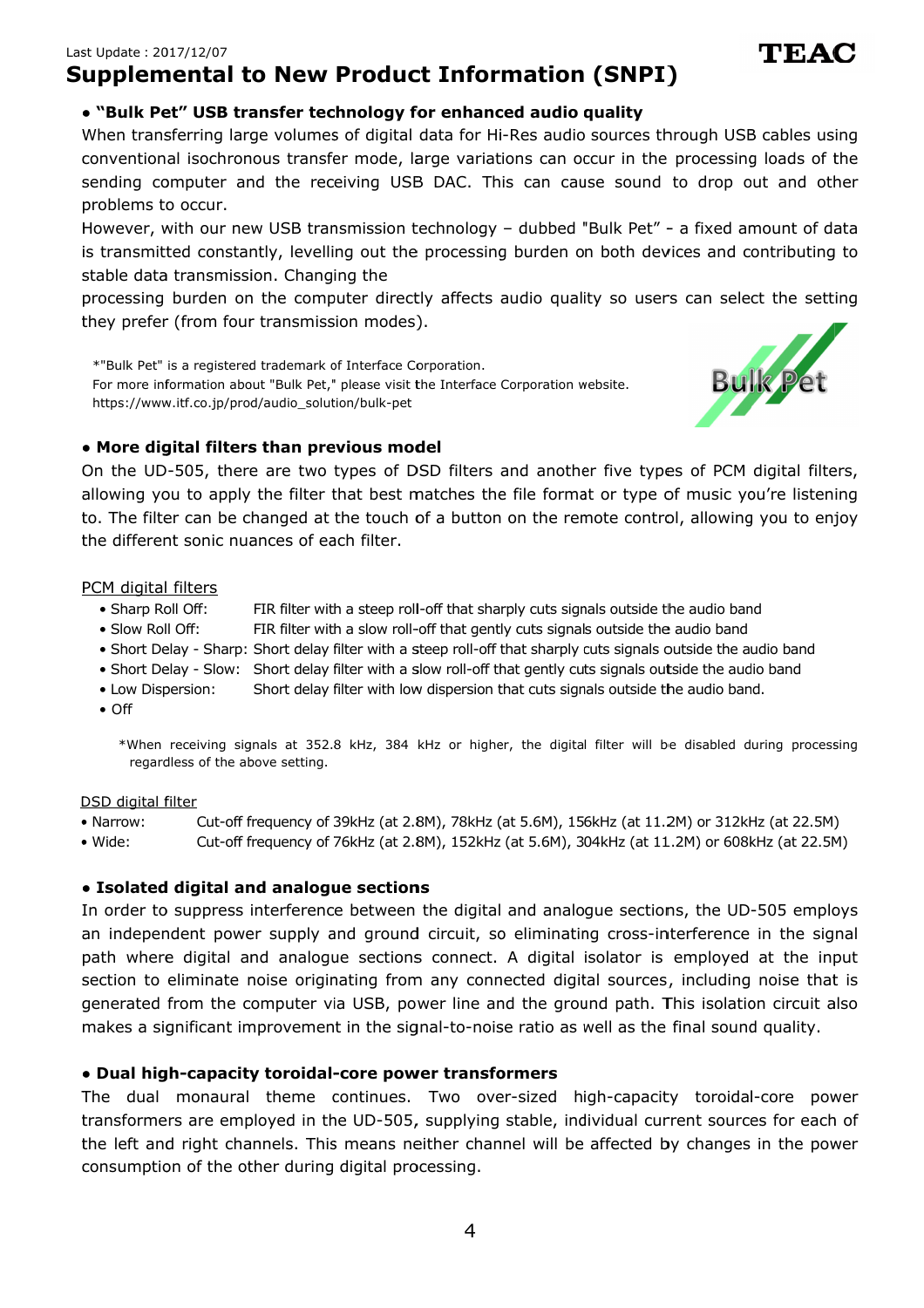# **Supplemental to New Product Information (SNPI) Supplemental to (SNPI) New Information (SNPI)to**

### **Further enhanced Further enhanced analogue output circuit ue output circuitry**

# Further enhanced analogue output circuitry<br>• Unique TEAC-HCLD output buffer amp circuits

At the heart of analogue section are TEAC-HCLD (High Current Line Driver) buffer amp circuits, designed to enhance current supply. Each channel employs two identical buffer amps that process differential drive for balanced output, and parallel drive for unbalanced output. By increasing the At the heart of analogue section are TEAC-HCLD (High Current Line Driver) buffer amp circuits,<br>designed to enhance current supply. Each channel employs two identical buffer amps that process<br>differential drive for balanced without any loss of dynamism. without **HCLD output**<br>analogue sectic<br>ince current su<br>for balanced o<br>b the buffer ar<br>of dynamism.<br>**igh-precision** eart of analogue section are TEAC-HCLD (High Current Line Driver) buffer amp circuits,<br>It to enhance current supply. Each channel employs two identical buffer amps that process<br>ial drive for balanced output, and parallel d

TEAC

### **● TEAC ● TEAC-QVCS high QVCS high-precision volume control with four circuits precision volume with four precision**

The UD-505 is also a superb pre-amplifier, thanks to its combination of outstanding analogue processing performance, a wide range of analogue/digital inputs, and fixed/variable level XLR processing performance, a wide range of analogue/digital inputs, and fixed/variable level XLR<br>(balanced) and RCA (unbalanced) outputs. These allow you to build a fully-fledged hi-fi system around the UD around UD speakers, or a simplified system based on a pair of active speakers 505 is also a superb pre-amplifier, thanks to its combination of outstanding analogue<br>ng performance, a wide range of analogue/digital inputs, and fixed/variable level XLR<br>d) and RCA (unbalanced) outputs. These allow you t ng performance, a wide range of analogue/digital inputs, and fixed/variable level<br>d) and RCA (unbalanced) outputs. These allow you to build a fully-fledged hi-fi sys<br>the UD-505 with a stereo amplifier/pair of monaural powe amplifier, thanks to its combination of outstanding analogue performance, a wide range of analogue/digital inputs, and fixed/variable level XLR and RCA (unbalanced) outputs. These allow you to build a fully-fledged hi-fi s re TEAC-HCLD (High Current Line Driver) buffer amp<br>
. Each channel employs two identical buffer amps that<br>
ut, and parallel drive for unbalanced output. By increa<br>
section, the analogue audio signal is passed to the no<br> **u** 

speakers, or a simplified system based on a pair of active speakers<br>The TEAC-QVCS (Quad Volume Control System) is a precise volume control design incorporated in The TEAC-QVCS (Quad Volume Control System) is a precise volume control<br>the pre-amp section. This circuit employs four sets of variable gain-amps left, right, positive and negative (L+, L simplified signal path which helps eliminate interference noise by creating a shorter signal path. noise by creating a shorter signal path. simplified signal path which helps eliminate interference noise by creating a shorter signal pa<br>In addition, the TEAC-QVCS provides precise volume control in 0.5dB steps in 'dB' display simplified signal path which helps el<br>In addition, the TEAC-QVCS provid<br>or 100 steps in 'step' display mode. 505 with a stereo amplifier/pair of monaural power amplifiers and floorstanding<br>implified system based on a pair of active speakers<br>(Quad Volume Control System) is a precise volume control design incorporated in<br>ction. Th positive and negative (L+, L–, R+, R-). Each variable gain-amp is located on a<br>signal path which helps eliminate interference noise by creating a shorter signal path.<br>1, the TEAC-QVCS provides precise volume control in 0.5 amps controlling volume for<br>gain-amp is located on a<br>ing a shorter signal path.<br>3 steps in 'dB' display mode,<br>er is employed, for excellent<br>asily verify the volume level,<br>**r headphones**<br>using the TEAC-HCLD circuit,

### **● F ● Full-dot OLED display with excellent visibility dot OLED display visibilitydot with visibility**

A high contrast full-dot OLED (organic EL display) with 4-step dimmer is employed, for excellent visibility. Even better, a highly legible, large font size allows you to easily verify the volume level, input source and other information, even when sat at a A high contrast full-dot OLED (organic EL display) with 4-step di<br>visibility. Even better, a highly legible, large font size allows you<br>input source and other information, even when sat at a distance. visibility. Even better, a highly legible, large font size allows you to easily verify the volume level,<br>input source and other information, even when sat at a distance. n, the TEAC-QVCS provides precise volume control in 0.5dB steps in 'dB' display r<br>eps in 'step' display mode.<br>**t OLED display with excellent visibility**<br>ntrast full-dot OLED (organic EL display) with 4-step dimmer is emplo

# **Designed to b Designed bring out the ring maximum maximum potential of**  other information, even when sat at a distance.<br>**pring out the maximum potential of you<br>it design with balanced drive**<br>adphone amplifier circuit provides balanced-drive by **potential of your headphones headphones**

### **● Discrete circuit design with balanced drive ● circuit design with balanced**

The UD-505's headphone amplifier circuit provides balanced-drive by using the TEAC-– comprised of four output transistors for each left and right channel Furthermore, by driving these transistors in parallel when a single-ended headphone is connected, Furthermore, by driving these transistors in parallel when a single-ended headphone is connected,<br>the UD-505 delivers stronger driving power than most ordinary single-ended headphone amps provi provide. When listening to conventional Class-A range of operation), despite using a Class-A/B amplifier. **Further enhanced analogue<br>
• Unique TEAC-HCLD outpu**<br>
At the heart of analogue securent<br>
detsigned to enhance current<br>
differential drive for balance<br>
current supply to the buffer<br>
without any loss of dynamism<br>
• **TEAC-QV** D-505's headphone amplifier circuit provides balance<br>prised of four output transistors for each left and<br>ermore, by driving these transistors in parallel when<br>D-505 delivers stronger driving power than most of<br>e. When list headphones, it also operates in Class-A (by expanding the **d to New Product Information (SNPI)**<br> **d analogue output circuits**<br> **dD output buffer amp circuits**<br> **dDD** output buffer amp circuits<br>
aloop setcon are TEAC-HCLD (High Current Line Drive?) buffer amp stress<br>
ce current su e UD-505's headphone amplifier circuit provides balanced-driv<br>comprised of four output transistors for each left and right<br>rthermore, by driving these transistors in parallel when a sing<br>e UD-505 delivers stronger driving four output transistors for each left and right channel – for headphone output. for headphone output.<br>
headphone is connected,<br>
ended headphone amps<br>
sss-A (by expanding the<br>
505 allows you to bring<br> **phone drive**<br>
phone drive<br>
phone drive hi-fi system<br>floorstanding<br>corporated in<br>g volume for<br>ocated on a<br>gnal path.<br>isplay mode,<br>for excellent<br>volume level,<br>**explay**<br>standing the<br>volume amps<br>xpanding the<br>you to bring<br>veu 4.4mm<br>8141C JEITA<br>aconn jack-

With challenging 600Ω high-impedance headphones for example, the UD<br>out the potential of these type of headphones. With challenging 600Ω high-impedance headp<br>out the potential of these type of headphones. B amplifier.<br>for example, the UD-505 allows<br>**pr for balanced headphone dri**<br>for balanced connection, the UD despite using a Class-A/B amplifier.<br>impedance headphones for example, the UD-505 allows you to bring

#### **• Pentaconn, a totally new single-plug connector for balanced headphone drive balanced headphone plug**

In addition to the dual conventional  $1/4''$  TRS jacks for balanced connection, the UD-In addition to the dual conventional 1/4" TRS jacks for balanced connection, the UD-505 employs<br>a newly designed single headphone jack for balanced drive. The Pentaconn jack is a new 4.4mm 5-pole jack that has been developed by NIPPON DICS Co., Ltd, and complies the RC Standard, providing a single-jack solution for balanced headphones. More Pentaconn jack equipped headphones and cables are expected in the near future. the dual conventional 1/4" TRS jacks for balanced connection, the UD-5<br>hed single headphone jack for balanced drive. The Pentaconn jack is a<br>at has been developed by NIPPON DICS Co., Ltd, and complies the RC-8<br>viding a sin dual conventional 1/4" TRS jacks for balanced connection, the UD-505 e<br>single headphone jack for balanced drive. The Pentaconn jack is a new<br>as been developed by NIPPON DICS Co., Ltd, and complies the RC-8141<sup>1</sup><br>ng a singl RC-8141C JEITA

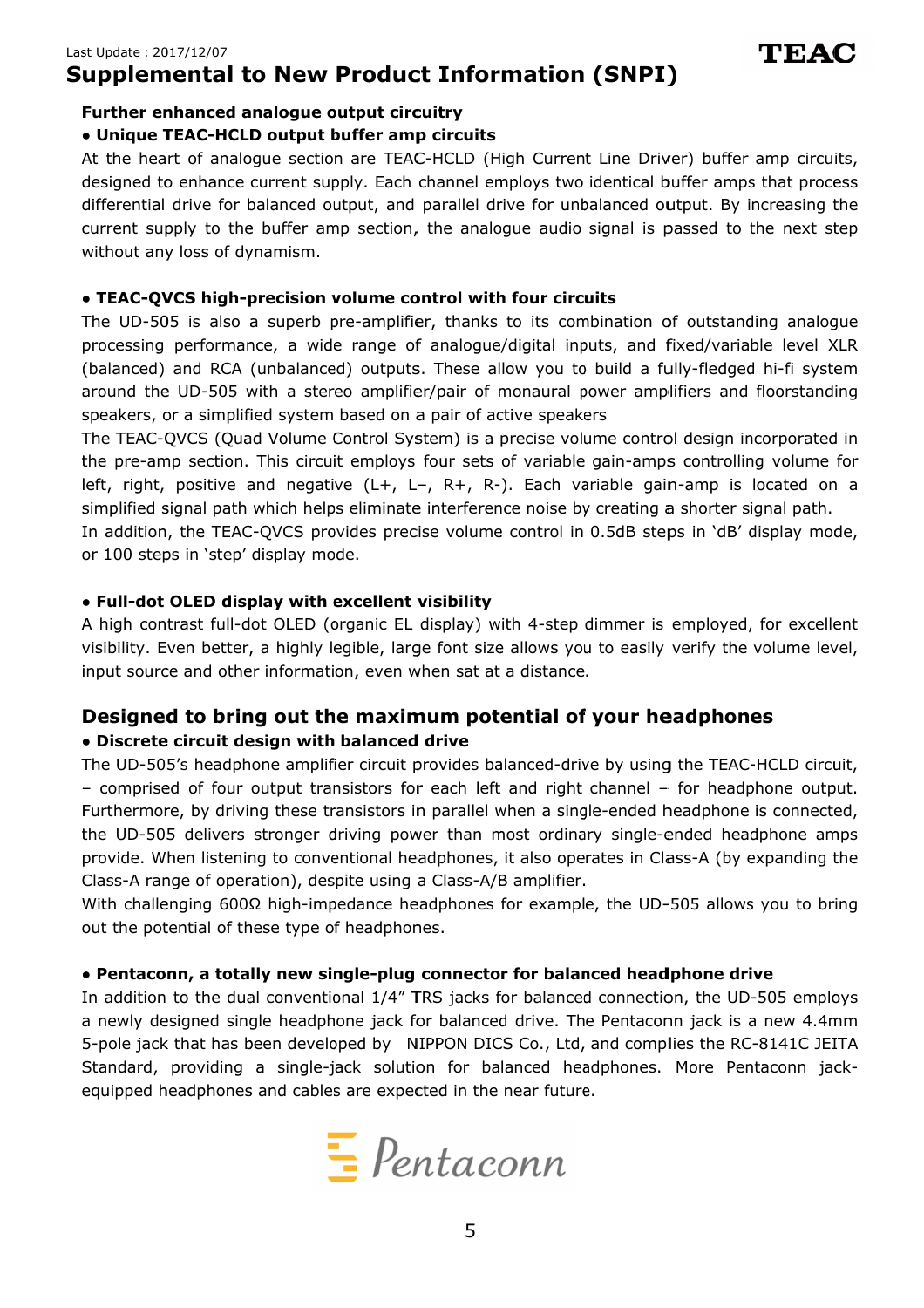# **Supplemental to New Product Information (SNPI) Supplemental to**

Along with the Pentaconn jack, two 1/4" TRS jacks provide three driving modes: balanced, active-<br>ground, and parallel drive (for two pairs of single-ended headphones). Along with the Pentaconn jack, two 1/4" TRS jac<br>ground, and parallel drive (for two pairs of single

\*"Pentaconn" is a registered trademark of NIPPON DICS Co., Ltd.





те А

### **● Active ● Active-ground drive offer ground offers a new headphone drive mode a new a new headphone**

The active-ground is a new driving mode that employs the principles of balanced connectio The active-ground is a new driving mode that employs the principles of balanced connection. It<br>forcefully drives the ground, by lowering the ground level to 0V, providing an ideal ground The active-ground is a new driving mode that employs the principles of balanced connection. It<br>forcefully drives the ground, by lowering the ground level to 0V, providing an ideal ground<br>condition (rather than just connect condition (rather than just connecting to the conventional ground) This means it also suppresses<br>hum noise from the power supply and enhances the purity of silent pauses by lowering the noise hum noise from the power supply and enhances the purity of silent pauses by lowering the noise<br>floor. Subtle detail, such as the breathing of artists and the textures of sounds, will feel even more convincing convincing. .

## **Obsessively well Obsessively well-designed designed**

### **● Full ● Full-metal body for functionality and beauty metal and metal body metal body for beauty**

Just as with the successful Reference 503 series, the UD-505 employs aluminum-alloy panels including iconic side guard including iconic side guard-bars - and a robust metal chassis with a compact A4-size footprint\*<br>that completely matches with the 500 series and the new CG-10M master clock generator. The full metal construction isn't just beautiful, it's also functional. It's highly effective at isolating the internal circuits from electromagnetic noise. Just as with the successful Reference 503 series, the UD-505 employs aluminui<br>including iconic side guard-bars - and a robust metal chassis with a compact A-<br>that completely matches with the 500 series and the new CG-10M m cessful Reference 503 series, the UD-505 employs aluminum-alloy panels -<br>guard-bars - and a robust metal chassis with a compact A4-size footprint\* that completely matches with the 500 series and the new CG<br>metal construction isn't just beautiful, it's also functional.<br>internal circuits from electromagnetic noise. bothe detail, such as the breathing of artists and the textures of sounds, will feel even more<br>
sively well-designed<br>
hetal body for functionality and beauty<br>
with the successful Reference 503 series, the UD-505 employs al

\*Not including connectors, knobs and other protruding parts.

### **• Symmetrically laid out XLR and RCA output jacks**

The UD The UD-505 is equipped with both balanced and unbalanced analogue audio outputs. A pair of XLR connectors and another pair of RCA connectors hinting at the dual monaural arrangement inside, and allowing a wide range of possible audio configurations. A wide plugs with large large-diameter shells. The optical on the rear panel, and a combination jack on the front panel (for coaxial and optical, supporting PCM 24/192 and DSD64 in DoP format). connectors and another pair of RCA connectors – each gold-plated – are symmetrically I<br>hinting at the dual monaural arrangement inside, and allowing a wide range of possibl<br>configurations. A wide-spaced pitch layout for th Along with the Pentaconn<br>
ground, and parallel drive<br>
\*"Pentaconn" is a registered transmit<br>
\*"Pentaconn" is a registered transmit<br>
The active-ground drive of<br>
The active-ground is a networp of<br>
floor. Subtle detail, such 505 is equipped with both balanced and unbalanced analogue audio outputs. A pair of XLR<br>prs and another pair of RCA connectors – each gold-plated – are symmetrically laid out,<br>at the dual monaural arrangement inside, and a atches with the 500 series and the new CG-10M master clock generator. The full<br>n isn't just beautiful, it's also functional. It's highly effective at isolating the<br>om electromagnetic noise.<br>nectors, knobs and other protrud e-diameter shells. The UD-505 has a total of 5<br>rear panel, and a combination jack on the fr<br>124/192 and DSD64 in DoP format).<br>analogue audio input connectors allow the UD **Example 11:**<br>
The Pentaconon jack, two  $1/4^7$  TRS jacks provide three driving methements and jack, two  $1/4^7$  TRS jacks provide three driving methements of NIPPON DICS Co., Ltd.<br>
The parallel drive (for two pairs of sin the rear panel, and a combination jack on the front panel (for coaxial and<br>PCM 24/192 and DSD64 in DoP format). **to New**<br>conn jack, t<br>drive (for tv<br>ared trademark<br>ared trademark<br>ared trademark<br>ared trademark<br>prover supp<br>uch as the l<br>**II-designer**<br>or function<br>cessful Ref(<br>guard-bars<br>with the small Ref(<br>guard-bars<br>thes with th<br>sn't ju dual monaural arrangement inside, and allowing a wide range of possible audio<br>A wide-spaced pitch layout for the RCA outputs accommodates professional grade<br>e-diameter shells. The UD-505 has a total of 5 digital inputs: US and the expected to the most of any of the most of the front and the rear, for the special control is a new driving mode that enoinys the principles of balanced to connection. It is a new driving mode that enoing the promo spaced pitch layout for the RCA outputs accommodates proter shells. The UD-505 has a total of 5 digital inputs: USB nel, and a combination jack on the front panel (for coaxi and DSD64 in DoP format).<br>e audio input connecto **Point (SNPI)**<br> **Point (SNPI)**<br>
Primes factory two pairs of single-ended headphones).<br>
Primes for two pairs of single-ended headphones).<br>
But the statement of Nipwering the ground level to OV, providing an identical<br>
Restr **Excel in the New Product Information (SNPI)**<br>
Interacting and the toty of "TRS jacks provide three driving modes: balanced, active-<br>
Indivise of the product of MPRON DIG Ca<sub>p</sub>, Ltd.<br>
Interaction of MPRON DIG Ca<sub>p</sub>, Ltd.<br> mpletely matches with the 500 series and the new CG-10M master clock generator. The full construction isn't just beautiful, it's also functional. It's highly effective at isolating the l circuits from electromagnetic noise is a provide three driving modes: balanced, activections)<br>
ingle-endel headphones).<br>
Since, the spin of the dealphones of the spin of the spin of the spin of the spin of the spin of the spin of the spin of the spin of the pact A4-size footprint\*<br>lock generator. The full<br>fective at isolating the<br>ective at isolating the<br>symmetrically laid out,<br>ange of possible audio<br>ates professional grade<br>ts: USB audio, coaxial, udio, coaxial,<br>| and optical,<br>pre-amplifier

A pair of RCA analogue audio input connectors allow the UD equipped with a high quality and precision volume control (TEAC-QVCS). the rear panel, and a combination jack on the front panel (for coaxial and optical,<br>PCM 24/192 and DSD64 in DoP format).<br>CA analogue audio input connectors allow the UD-505 to function as a pre-amplifier<br>ith a high quality

### **● Three ● Three-position position, patent patent-registered registered 'Pin Pin-Point' feet for perfect feet for perfect stability stability**

The UD-505 employs TEAC's patented `Pin-Point' feet. These ingeniously comprises two separated metal sections in a in an integrated housing. One is has a spiked top and is attached to the bottom of the chassis, the other is a basin flange-shaped cup to simply installation. metal sections in a in an integrated housing. One is has a spiked top and is attached to the bottom<br>of the chassis, the other is a basin-shaped base that hangs down from the spiked section with a<br>flange-shaped cup to simpl

flange-shaped cup to simply installation.<br>Three `Pin-Point' foot are used for support, two at the front and one at the rear, for excellent stability, even on an uneven floor.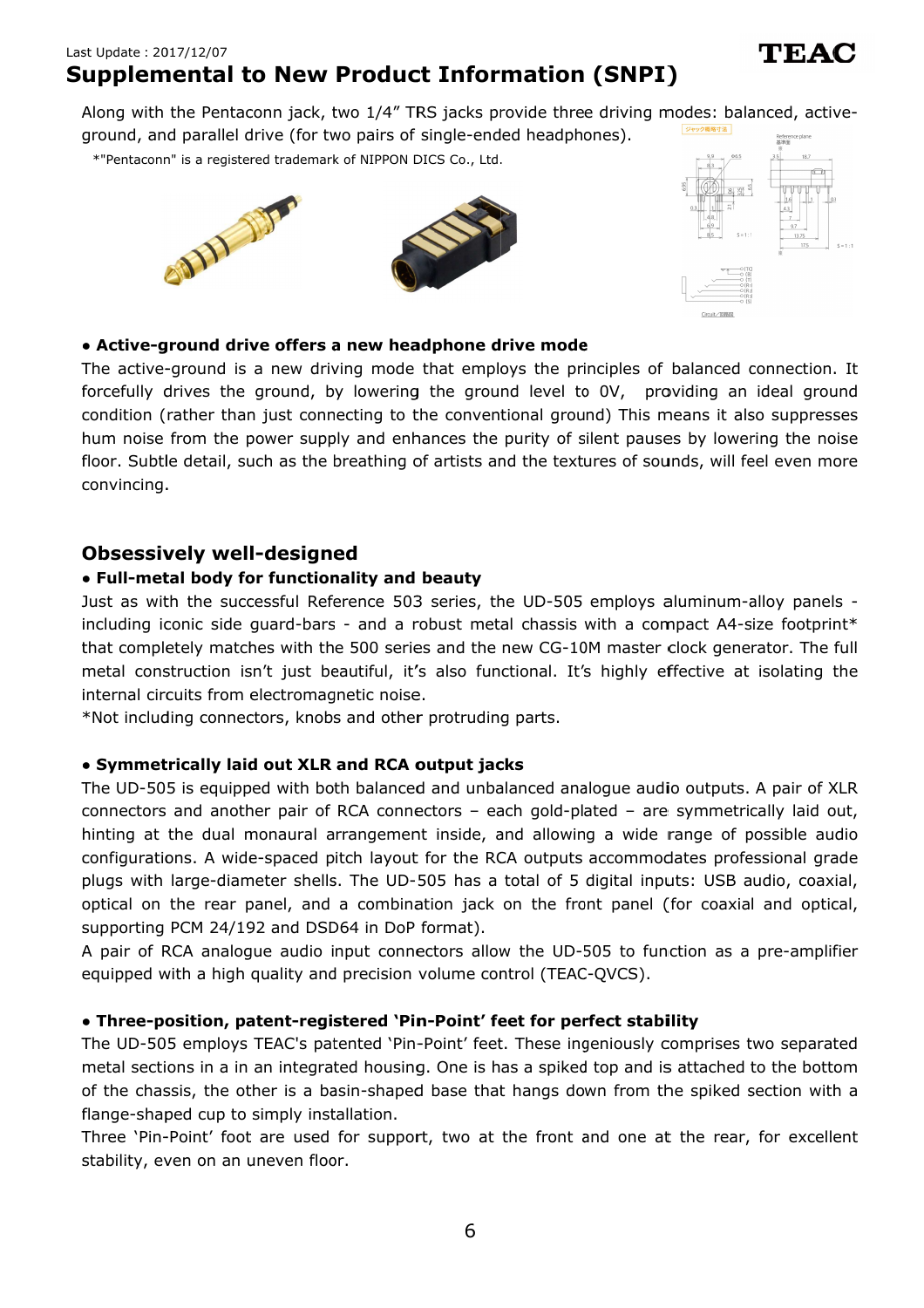## Last Update:2017/12/07 **Supplemental to New Product Information (SNPI)**

As a result, the three 'Pin-Point' feet help improve the accuracy of clock oscillation by minimising vibrations and resonance. This, in turn, reduces mid and low frequency muddiness, improves the soundstage and enhances fine sound detail.

\* Patent numbers 4075477 and 3778108

## **● Free TEAC HR Audio Player software for DSD512 playback on both Windows and Mac**

The next-generation Hi-Res formats, DSD512 (22.5MHz) and PCM 768kHz/32-bit are supported via the TEAC HR Audio Player software for Windows and Mac. This software guarantees the best available playback quality with any combinations of audio format and computer configurations via a single USB cable. All the user has to do is choose the UD-505 from the pull-down menu showing target output devices.The TEAC HR Audio Player is available from TEAC's web site, and is completely free to use.

\*Use on a Windows computer requires a free driver, also provided by TEAC.



## **List of features**

- Hi-Res audio playback supporting DSD512 (22.6MHz) and PCM 768kHz/32-bit PCM
- Dual monaural circuit design with a high-end AKM VERITA AK4497 DAC on each left and right channel
- 5 types of PCM digital filters and 2 types of DSD digital filters
- Up-conversion up to 24.5MHz DSD and 384kHz/32-bit PCM
- Dual on-board clocks for 44.1kHz and 48kHz frequencies, and 10MHz external clock input
- $\bullet$  Bluetooth® receiver supporting LDAC™ and Qualcomm® aptX<sup>™</sup> HD
- **TEAC-HCLD output buffer circuit and TEAC-QVCS volume control for high quality sound**
- Dual toroidal-core power transformers
- Digital Isolator for separated digital and analogue sections
- $\bullet$  4.4mm 5-polar Pentaconn jack and dual 1/4" TRS jacks for balanced and active-ground drives $^{*1}$
- $\bullet$  TEAC's patent-registered pin-point feet in three positions for the perfect installation\*<sup>2</sup>
- $\bullet$  Bulk Pet USB transferring technology with four transfer modes for various sound characters $^{*3}$
- · USB audio port for Hi-Res audio input from Windows/Mac
- $\bullet$  Coaxial and optical digital inputs on both front and back
- Convenient analogue LINE input to use the UD-505 as a pre-amplifier
- Analogue outputs with balanced XLR and conventional unbalanced RCA outputs
- High-contrast full-graphic organic EL display with dimmer
- Full-metal body with an A4-sized footprint
- Free TEAC HR Audio Player for DSD512 and PCM32/768 playback
- **Compliant with RoHS** 
	- \*1 "Pentaconn" is a registered trademark of NIPPON DICS Co., Ltd., complies with the RC-8141C JEITA standard
	- $*2$  Japan patent No. 4075477 and No. 3778108
	- \*3 "Bulk Pet" is a registered trademark of Interface Corporation.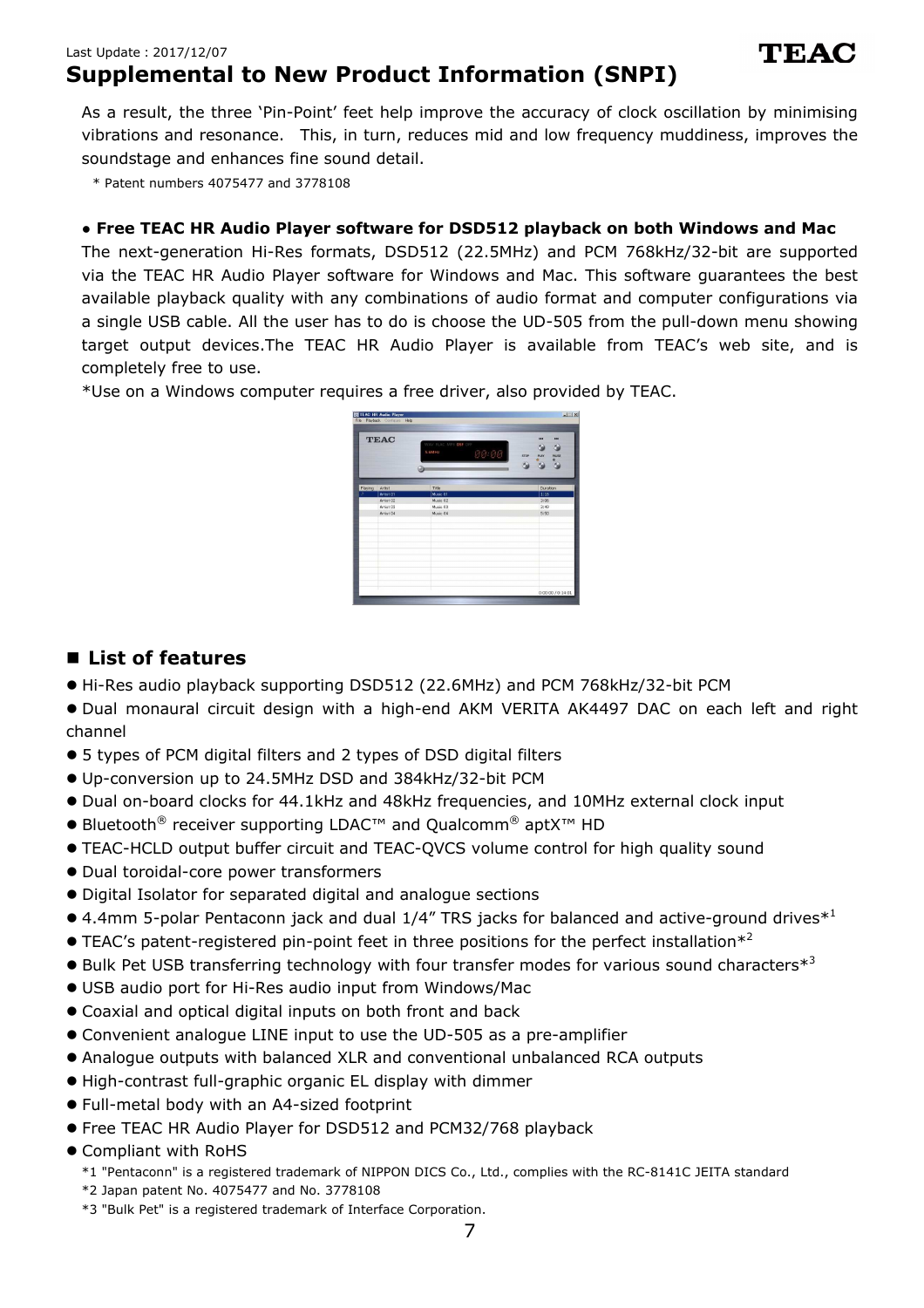

# **Specifications**

|                         | Supported formats                                                                                                                                               |                                                                                                                                                                                                                                                                                                                                                               |
|-------------------------|-----------------------------------------------------------------------------------------------------------------------------------------------------------------|---------------------------------------------------------------------------------------------------------------------------------------------------------------------------------------------------------------------------------------------------------------------------------------------------------------------------------------------------------------|
| USB input<br><b>PCM</b> |                                                                                                                                                                 | 16/24/32-bit, 44.1/48/88.2/96/176.4/192/352.8/384/705.6/768 kHz                                                                                                                                                                                                                                                                                               |
| <b>DSD</b>              |                                                                                                                                                                 | 2.8/5.6/11.2/22.5 MHz                                                                                                                                                                                                                                                                                                                                         |
|                         | Coaxial digital input<br><b>PCM</b><br><b>DSD</b>                                                                                                               | 16/24-bit, 32/44.1/48/88.2/96/176.4/192 kHz<br>2.8MHz (supported with 176.4kHz/24-bit DoP format)                                                                                                                                                                                                                                                             |
|                         | Optical digital input<br><b>PCM</b><br><b>DSD</b>                                                                                                               | 16/24-bit, 32/44.1/48/88.2/96/176.4/192 kHz<br>2.8 MHz (supported with 176.4kHz/24-bit DoP format)                                                                                                                                                                                                                                                            |
|                         |                                                                                                                                                                 |                                                                                                                                                                                                                                                                                                                                                               |
|                         | DAC section<br><b>USB DAC</b><br>Up-conversion                                                                                                                  | Asahi Kasei Microdevices AK4497 x 2<br>up to 384kHz/32-bit PCM, 22.5MHz DSD                                                                                                                                                                                                                                                                                   |
|                         | Digital filters<br><b>PCM</b> filters                                                                                                                           | Sharp Roll Off, Slow Roll Off, Short Delay Sharp, Short Delay Slow, Low Dispersion, off<br>DSD cutoff frequencies Narrow: 39kHz (at 2.8M), 78kHz (at 5.6M), 156kHz (at 11.2M) or 312kHz (at 22.5M)<br>Wide: 76kHz (at 2.8M), 152kHz (at 5.6M), 304kHz (at 11.2M) or 608kHz (at 22.5M)                                                                         |
|                         | <u>Audio inputs</u><br><b>USB</b><br>Compatible Software                                                                                                        | USB B port, USB 2.0, asynchronous mode transfer, bulk transfer<br>TEAC HR Audio Player (Windows, Macintosh)                                                                                                                                                                                                                                                   |
|                         | COAXIAL digital (rear)<br>Input level<br>Input impedance                                                                                                        | RCA pin $\times$ 1 (gold-plated)<br>$0.5 Vp-p$<br>75 Ω                                                                                                                                                                                                                                                                                                        |
|                         | Optical digital (rear)<br>Input level                                                                                                                           | TOS-link $\times$ 1<br>$-24.0$ dBm to $-14.5$ dBm peak                                                                                                                                                                                                                                                                                                        |
|                         | Coaxial digital (front)<br>Input level<br>Input impedance                                                                                                       | $1/8''$ (3.5mm) mini* $\times$ 1 (combined with optical digital input, detected automatically)<br>$0.5 Vp-p$<br>75 Ω                                                                                                                                                                                                                                          |
|                         |                                                                                                                                                                 | * 1/8" Mini - RCA conversion cable included.                                                                                                                                                                                                                                                                                                                  |
|                         | Optical digital (front)<br>Input level                                                                                                                          | 1/8" Mini Optical* x 1 (combined with coaxial digital input, detected automatically)<br>$-24.0$ dBm to $-14.5$ dBm peak                                                                                                                                                                                                                                       |
|                         | Analogue (rear)<br>Input impedance<br>Input sensitivity                                                                                                         | RCA pin $\times$ 1 pair (gold-plated)<br>24 k $\Omega$<br>130 mV                                                                                                                                                                                                                                                                                              |
|                         | Bluetooth <sup>®</sup><br>Bluetooth <sup>®</sup> version<br>Output class<br>Supported profiles<br>Content protection<br>Supported codec<br>No. of paired device | 4.0<br>Class2 (Range: approx. 33ft / 10m)<br>A2DP, AVRCP<br>SCMS-T<br>LDAC™, Qualcomm® aptX™ HD, aptX™, AAC, SBC<br>maximum 8 devices                                                                                                                                                                                                                         |
|                         | Audio outputs<br>XLR balanced<br>Output level<br>Maximum output level<br>Output impedance                                                                       | $XLR \times 1$ pair (gold-plated)<br>Fixed (0 dB), fixed (+6 dB), variable, output off (selectable)<br>2.0 Vrms (1 kHz, full scale, into 10 k $\Omega$ , when set to fixed (0 dB))<br>4.0 Vrms (1 kHz, full scale, into 10 k $\Omega$ , when set to fixed (+6 dB))<br>12.0 Vrms (1 kHz, full scale, into 10 k $\Omega$ , when set to variable)<br>$188\Omega$ |
|                         | RCA unbalanced<br>Output level<br>Maximum output level                                                                                                          | RCA pin $\times$ 1 pair (gold-plated)<br>Fixed (0 dB), fixed (+6 dB), variable, output off (selectable)<br>2.0 Vrms (1 kHz, full scale, into 10 k $\Omega$ , when set to fixed (0 dB))<br>4.0 Vrms (1 kHz, full scale, into 10 k $\Omega$ , when set to fixed (+6 dB))<br>6.0 Vrms (1 kHz, full scale, into 10 k $\Omega$ , when set to variable)             |
|                         | Output impedance                                                                                                                                                | $150 \Omega$                                                                                                                                                                                                                                                                                                                                                  |
|                         | Headphone outputs<br>Connector 1<br>Polarity (balanced)<br>Polarity (unbalanced)                                                                                | $1/4$ " (6.3mm) TRS stereo jacks $\times$ 2 (gold-plated)<br>Tip: HOT, Ring: COLD, Sleeve: NC (GND)<br>Tip: L, Ring: R, Sleeve: GND                                                                                                                                                                                                                           |
|                         | Connector 2                                                                                                                                                     | 4.4mm 5-pole Pentaconn $\times$ 1 (gold-plated)                                                                                                                                                                                                                                                                                                               |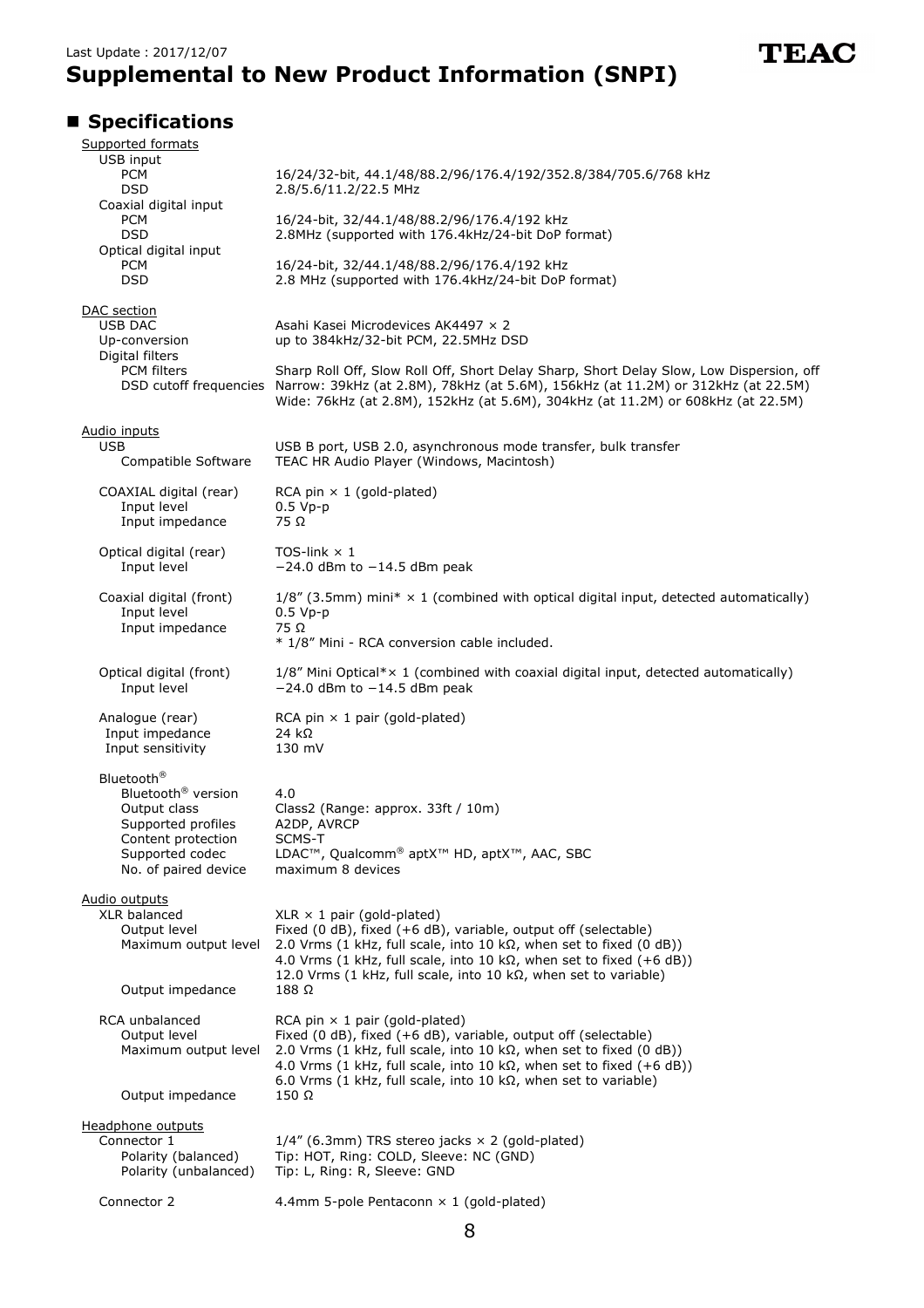# **Supplemental to New Product Information (SNPI)**

| Polarity (balanced)                                                                               | Tip: L+, Ring 1: L-, Ring 2: R+, Ring 3: R-, Sleeve: GND                                                                                                                                                                       |
|---------------------------------------------------------------------------------------------------|--------------------------------------------------------------------------------------------------------------------------------------------------------------------------------------------------------------------------------|
| Maximum output<br>Balanced<br>Unbalanced<br>Active ground<br>Supported impedances $16-600 \Omega$ | 700 mW + 700 mW (into 32 Ω)<br>500 mW + 500 mW (into 32 $\Omega$ $\times$ 1)<br>350 mW + 350 mW (into 32 $\Omega$ × 2)<br>500 mW + 500 mW (into 32 $\Omega$ )                                                                  |
| Clock section<br>Internal clock<br>Type<br>Number of clocks                                       | Crystal oscillator<br>2 (44.1kHz and 48kHz)                                                                                                                                                                                    |
| External clock input<br>Connector<br>Input frequency<br>Input impedance<br>Input level            | BNC (gold-plated)<br>10 MHz<br>50 $\Omega$<br>Rectangle wave: equivalent to TTL levels<br>Sine wave: 0.5 to 1.0 Vrms                                                                                                           |
| Audio performance<br>Frequency Response<br>Total harmonic distortion<br>S/N ratio                 | 10 Hz $-$ 80,000 Hz $(+1/-3$ dB, 192kHz PCM input, RCA output, digital filter off)<br>0.002% or less (192kHz PCM input, RCA output, digital filter off)<br>110 dB or higher (192kHz PCM input, RCA output, digital filter off) |
| Operating systems<br>Windows                                                                      | Windows 10<br>Windows 8.1 (32-bit, 64-bit)<br>Windows 8 (32-bit, 64-bit)<br>Windows 7 (32-bit, 64-bit)                                                                                                                         |
| Macintosh                                                                                         | High Sierra (macOS 10.13)<br>Sierra (macOS 10.12)<br>El Capitan $(OS X 10.11)$<br>Yosemite (OS X 10.10)<br>Mavericks (OS X 10.9)<br>Mountain Lion (OS X 10.8)<br>Lion (OS X 10.7)                                              |
| General<br>Power supply<br>Power consumption<br>Overall dimensions<br>Weight                      | AC 120V 60Hz (US/Canada), AC 230V 50Hz (UK/Europe)<br>18 W (0.3 W in standby)<br>290 × 84.5 × 248.7 mm / 11.4" x 3.3" x 9.8"<br>(W x H x D, including protrusions)<br>4.2 kg / 9.3 lbs.                                        |
| Included accessories                                                                              | Power cord, RCA mini plug adapter cable, remote control (RC-1330),<br>2 AAA batteries for remote control, 3 feet cushions, Owner's Manual (with warranty)                                                                      |

# **Rear panel**



9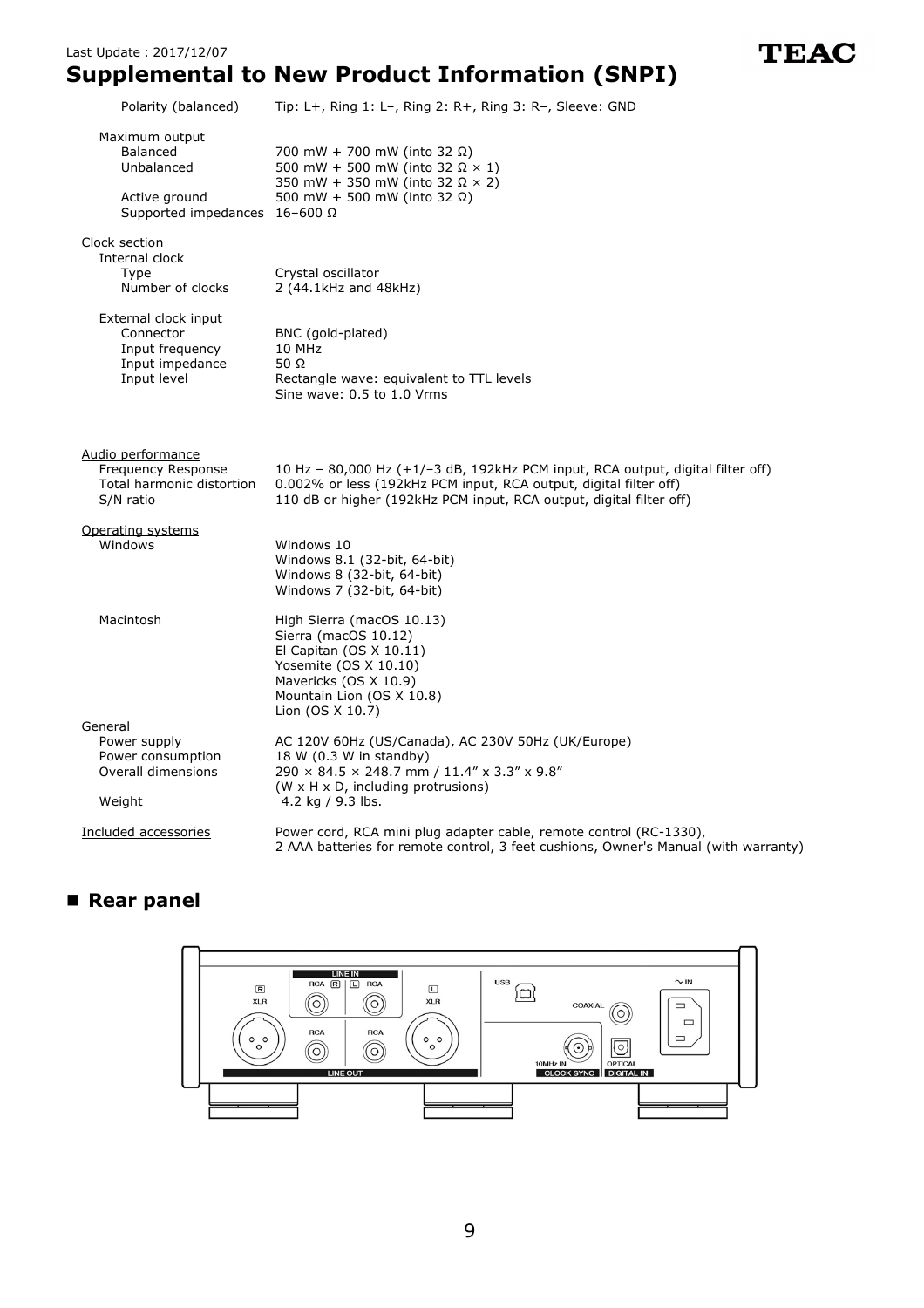## Last Update:2017/12/07 **Supplemental to New Product Information (SNPI)**

## **Up-conversion table**

| <b>Input Source</b>         |            | <b>Up-convert setting</b>   |        |        |        |               |               |
|-----------------------------|------------|-----------------------------|--------|--------|--------|---------------|---------------|
| Coax/Opt                    | <b>USB</b> | Off                         | 2Fs    | 4Fs    | 8Fs    | <b>DSD256</b> | <b>DSD512</b> |
| <b>Input Frequency (Hz)</b> |            | Up-converted Frequency (Hz) |        |        |        |               |               |
| 32k                         |            | 32k                         | 64k    | 128k   | 256k   | 8.0M          | 16M           |
| 44.1k                       | 44.1k      | 44.1k                       | 88.2k  | 176.4k | 352.8k | 11.2M         | 22.5M         |
| 88.2k                       | 88.2k      | 88.2k                       | 88.2k  | 176.4k | 352.8k | 11.2M         | 22.5M         |
| 176.4k                      | 176.4k     | 176.4k                      | 176.4k | 176.4k | 352.8k | 11.2M         | 22.5M         |
|                             | 352.8k     | 352.8k                      | 352.8k | 352.8k | 352.8k | 11.2M         | 22.5M         |
|                             | 705.6k     | 705.6k                      | 705.6k | 705.6k | 705.6k | 11.2M         | 22.5M         |
| 48k                         | 48k        | 48k                         | 96k    | 192k   | 384k   | 12.2M         | 24.5M         |
| 96k                         | 96k        | 96k                         | 96k    | 192k   | 384k   | 12.2M         | 24.5M         |
| 192k                        | 192k       | 192k                        | 192k   | 192k   | 384k   | 12.2M         | 24.5M         |
|                             | 384k       | 384k                        | 384k   | 384k   | 384k   | 12.2M         | 24.5M         |
|                             | 768k       | 768k                        | 768k   | 768k   | 768k   | 12.2M         | 24.5M         |

#### No conversion

Maximum up-conversion rate is 8Fs.

# **Comparison with previous models**

|                       | <b>UD-505</b>                                                                                                                                                                                                                                                            | <b>UD-503</b>                                                                                                        | <b>UD-501</b>                                                                                                                                                                     |  |
|-----------------------|--------------------------------------------------------------------------------------------------------------------------------------------------------------------------------------------------------------------------------------------------------------------------|----------------------------------------------------------------------------------------------------------------------|-----------------------------------------------------------------------------------------------------------------------------------------------------------------------------------|--|
| <b>USB DAC</b>        | AK4497 $\times$ 2 (L/R)                                                                                                                                                                                                                                                  | AK4490 $\times$ 2 (L/R)                                                                                              | PCM 1795 $\times$ 2 (L/R)                                                                                                                                                         |  |
| Supported DSD formats | 22.5MHz maximum                                                                                                                                                                                                                                                          | 11.2MHz maximum                                                                                                      | 5.6MHz maximum                                                                                                                                                                    |  |
| Supported PCM formats | 768kHz/32-bit maximum                                                                                                                                                                                                                                                    | 384kHz/32-bit maximum                                                                                                | 384kHz/32-bit maximum                                                                                                                                                             |  |
| Up-conversion (Max)   | <b>DSD: 24.5MHz</b><br>(DSD 256, 512)<br>PCM: 384kHz/32-bit<br>(2 fs, 4 fs, 8 fs)                                                                                                                                                                                        | <b>DSD: 12.2MHz</b><br>(DSD 256)<br>PCM: 384kHz/32-bit<br>$(2 \text{ fs}, 4 \text{ fs}, 8 \text{ fs})$               | PCM: 192kHz/24-bit<br>(fixed)                                                                                                                                                     |  |
| <b>PCM</b> filters    | Digital filters<br>• Sharp Roll Off<br>• Slow Roll Off<br>• Short Delay Sharp<br>• Short Delay Slow<br>• Low Dispersion<br>$\bullet$ Off                                                                                                                                 | Digital filters<br>• Sharp Roll Off<br>• Slow Roll Off<br>• Short Delay Sharp<br>• Short Delay Slow<br>$\bullet$ Off | Digital filters<br>• Short Delay Sharp<br>• Short Delay Slow<br>$\bullet$ Off                                                                                                     |  |
| <b>DSD</b> filters    | Digital filters<br>• Cut Off: Narrow<br>39 kHz (when 2.8 MHz)<br>78 kHz (when 5.6 MHz)<br>156 kHz (when 11.2 MHz)<br>312 kHz (when 22.5 MHz)<br>• Cut Off: Wide<br>76 kHz (when 2.8 MHz)<br>152 kHz (when 5.6 MHz)<br>304 kHz (when 11.2 MHz)<br>608 kHz (when 22.5 MHz) | Digital filters<br>• Cut Off 50 kHz<br>• Cut Off 150 kHz                                                             | Analogue filters<br>· Cut Off 185 kHz<br>$(Gain -6.6 dB)$<br>• Cut Off 90 kHz<br>$(Gain +0.3 dB)$<br>• Cut Off 85 kHz<br>$(Gain -1.5 dB)$<br>• Cut Off 94 kHz<br>$(Gain -3.3 dB)$ |  |